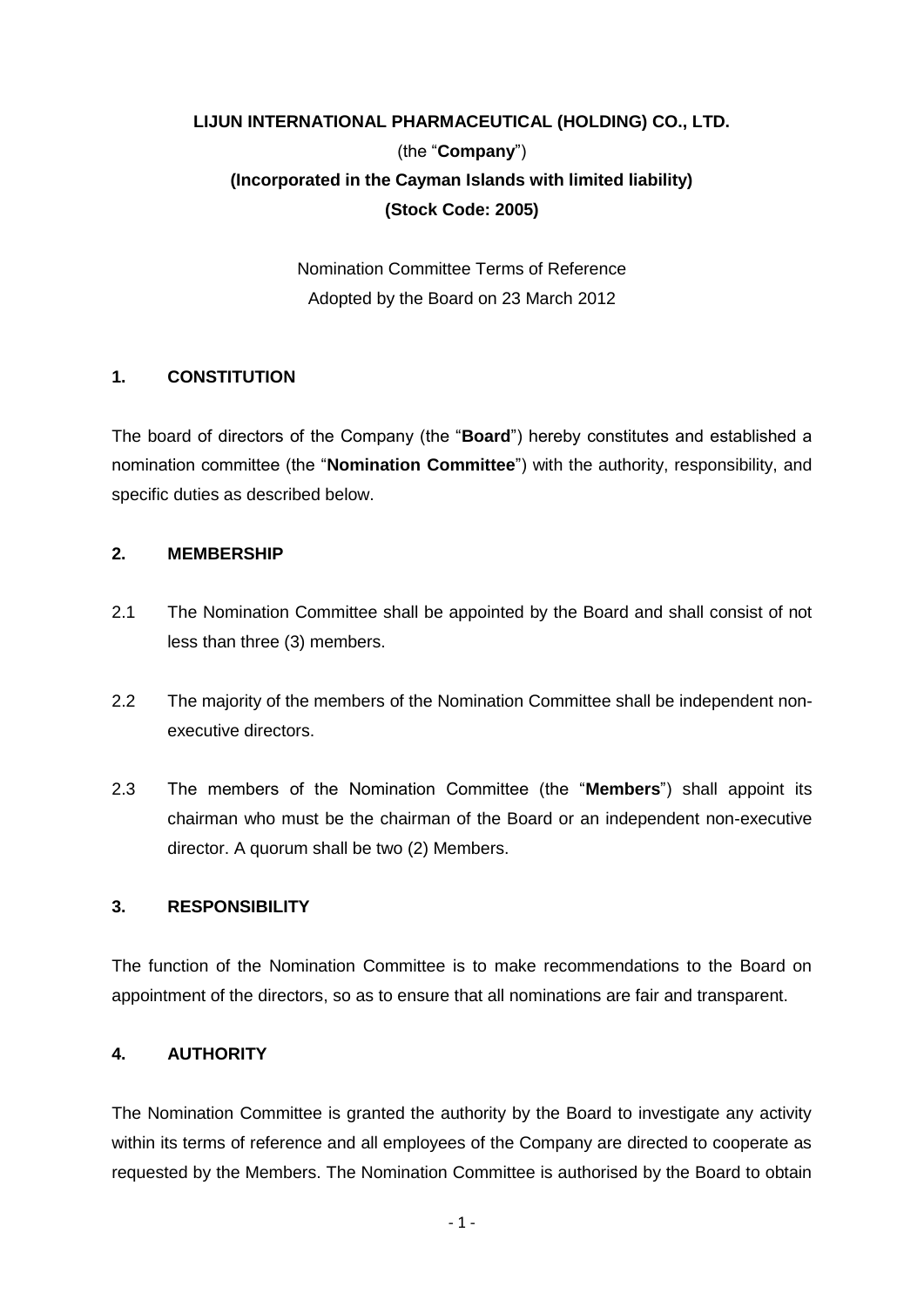legal or other independent professional advice as necessary, at the Company's expense, to assist the Nomination Committee and shall be provided with sufficient resources by the Company to perform its duties.

## **5. DUTIES**

- 5.1 The duties of the Nomination Committee include:
	- (a) to review the structure, size and composition (including the skills, knowledge and experience) of the Board at least annually and make recommendations on any proposed changes to the Board to complement the Company's corporate strategy;
	- (b) to identify individuals suitably qualified to become Board members and select or make recommendations to the Board on the selection of individuals nominated for directorships;
	- (c) to assess the independence of independent non-executive directors;
	- (d) to make recommendations to the Board on the appointment or reappointment of directors and succession planning for directors, in particular the chairman and the chief executive officer;
	- (e) to do any such things to enable the Nomination Committee to discharge its powers and functions conferred on it by the Board.

## **6. FREQUENCY OF MEETINGS**

- 6.1 The Nomination Committee shall meet at least once annually.
- 6.2 Additional meetings shall be held if circumstances require.

## **7. ATTENDANCE**